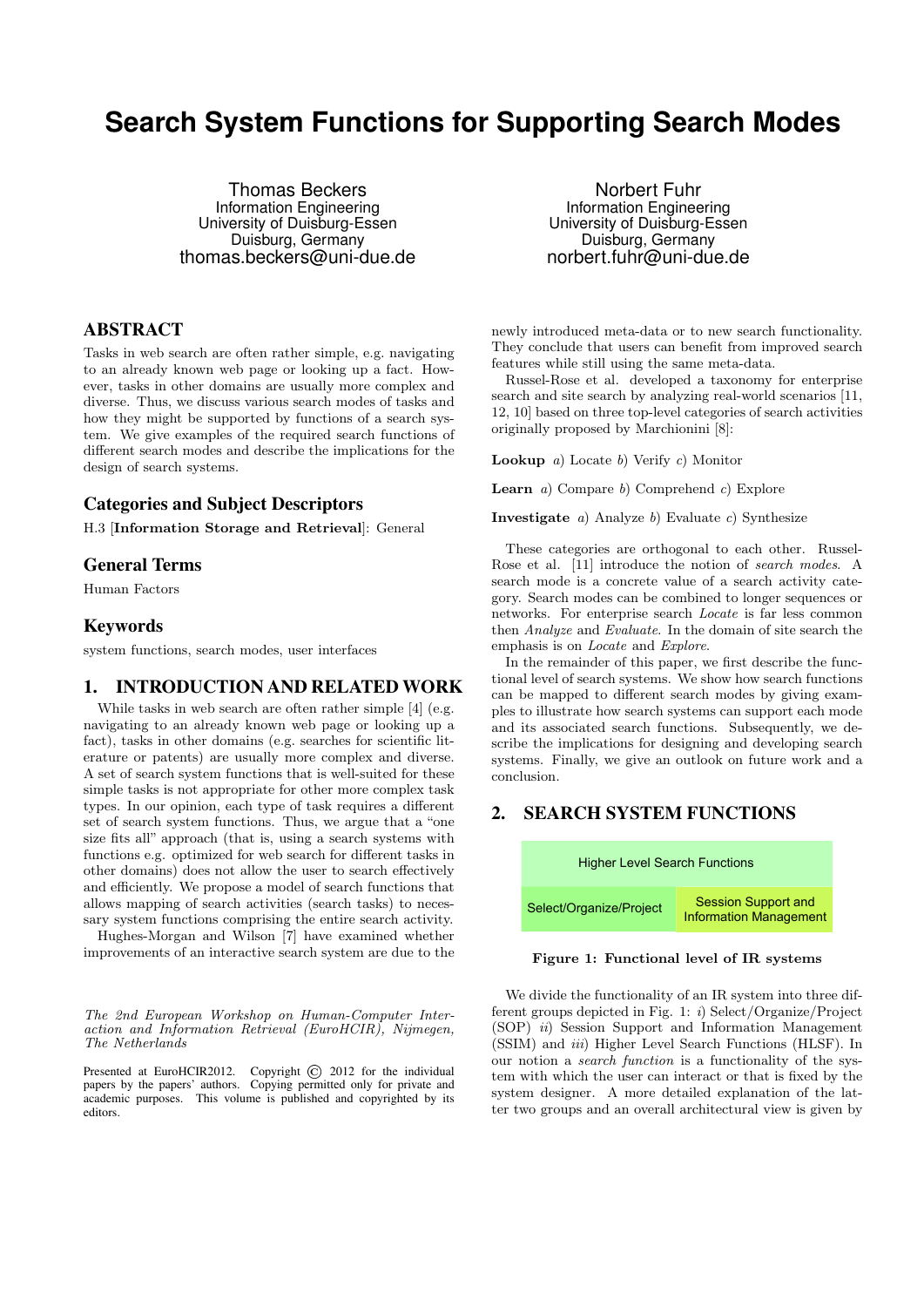Beckers and Fuhr [3]. We will concentrate on SOP and (to a lesser degree) on HLSF in the following. In doing so, we will focus on system functions and not discuss their concrete visualizations in the user interface.

#### *Select functions*

Select (S) comprises functions for selecting (searching) possibly relevant items.

- Ranking method Retrieval functions/ranking methods may be more precision- or more recall-oriented, or they may consider different sources of additional information (like e.g. page-rank). Mutschke et al. [9] showed that search in scientific literature can be improved by considering information about the author, the publication venue or related terms from a thesaurus.
- Ranking principle The final ranking might regard each document in isolation, or consider all items above the current one in the output ranking (like e.g. in diversity ranking).
- Query language The query structure can be very simple (e.g. a list of terms) or more powerful and expressive, e.g. by supporting simple (boolean) and more complex (wildcards, word distances, etc.) query operators as well as fields and data types.
- Formal filter conditions The result set can be filtered by some formal criteria (e.g. by data type, source, date) which is usually done without affecting the RSV.
- Query formulation Queries can be formulated a priori as in most systems but also by referring to one or more given items (e.g. query by example, similarity search).

#### *Organize functions*

Organize (O) functions deal with the way how the set of result items is structured and organized logically.

- Sorting The results can be sorted according to one or more criteria. When searching the best offer for a new smartphone the items may be sorted by price and the trustworthiness or customer ratings. While sorting usually is a one-dimensional organization, also two- or three-dimensional organizations may be helpful, provided that appropriate visualizations are available in the user interface.
- Grouping The results can be grouped according to a simple criterion (e.g. grouping by release date, author, source) or according to several facets, as in faceted search [13].
- Clustering While grouping is based on some formal criteria, clustering focuses on content aspects based on a some sort of similarity [5]. Although users might have problems interpreting the cluster structure, they might also gain new insights about the result set.
- Linking In case there are (explicit or implicit) links between the answer items, the resulting tree or graph structure might be of interest (e.g. Web links, co-author relationships in scientific literature, or friendship connections in social networks).

#### *Project functions*

Project (P) comprises functions for the construction of the surrogates to be presented in the results.

- Selection Surrogates consists of specific fields of the result items (like e.g. title, author and year in literature search).
- Summarization Either unbiased or query-biased summaries (extracts) of the answer documents (or specific fields thereof) can be generated.
- Aggregation This function generates a single entry representing several items differing in formal aspects (e.g. mirrors of a web page, various editions of a book) or content (e.g. different reviews of a book in an online store).
- Faceting For displaying facets with their existing values and corresponding frequencies, the system must support projection on single facets along with counting values. From the point of view of a relational database, if F denotes a facet/attribute, then the system has to process the SQL query "select F, count(\*) from R where ... group by F" for each facet. Query conditions and restrictions wrt. to the values of a facet then affect the where part of the query.
- Enrichment By using external data sources the results can be enriched with additional data (e.g. on a product review site, linking to online stores for each product).
- Extracting The items can be used to extract new data characterizing the whole result set, e.g. common terms in the documents or frequent authors.

#### *Higher level search functions*

According to Bates [1] a system should not only offer basic functionality. It should also provide support for search tactics, stratagems and strategies. In our model a HLSF is a function that uses lower level SOP and/or SSIM functions (called moves regarding Bates' terminology) for providing tactical and strategic support. For example, when searching for relevant literature about a certain topic a stratagem consisting of two tactics would be to  $i$ ) search for documents that contain some terms describing the topic and then  $ii$ ) using a function for exploring references and citations of documents to find related documents. An ideal system should also be able to support these kinds of search functions.

### 3. SUPPORTING SEARCH MODES

We think that the search mode taxonomy is flexible and general enough to be also well-suited for many other domains. We regard a search mode or a sequence of search modes (just called *search mode* in the following for the sake of simplification) as a higher level search function (or task) as defined by Bates. In the following we will give examples which functions are particularly required for supporting certain search modes. Functions from all three groups are required of course but we will focus on those that are the most important and distinctive ones. These requirements are listed in Table 1 and will be explained in more detail in the following.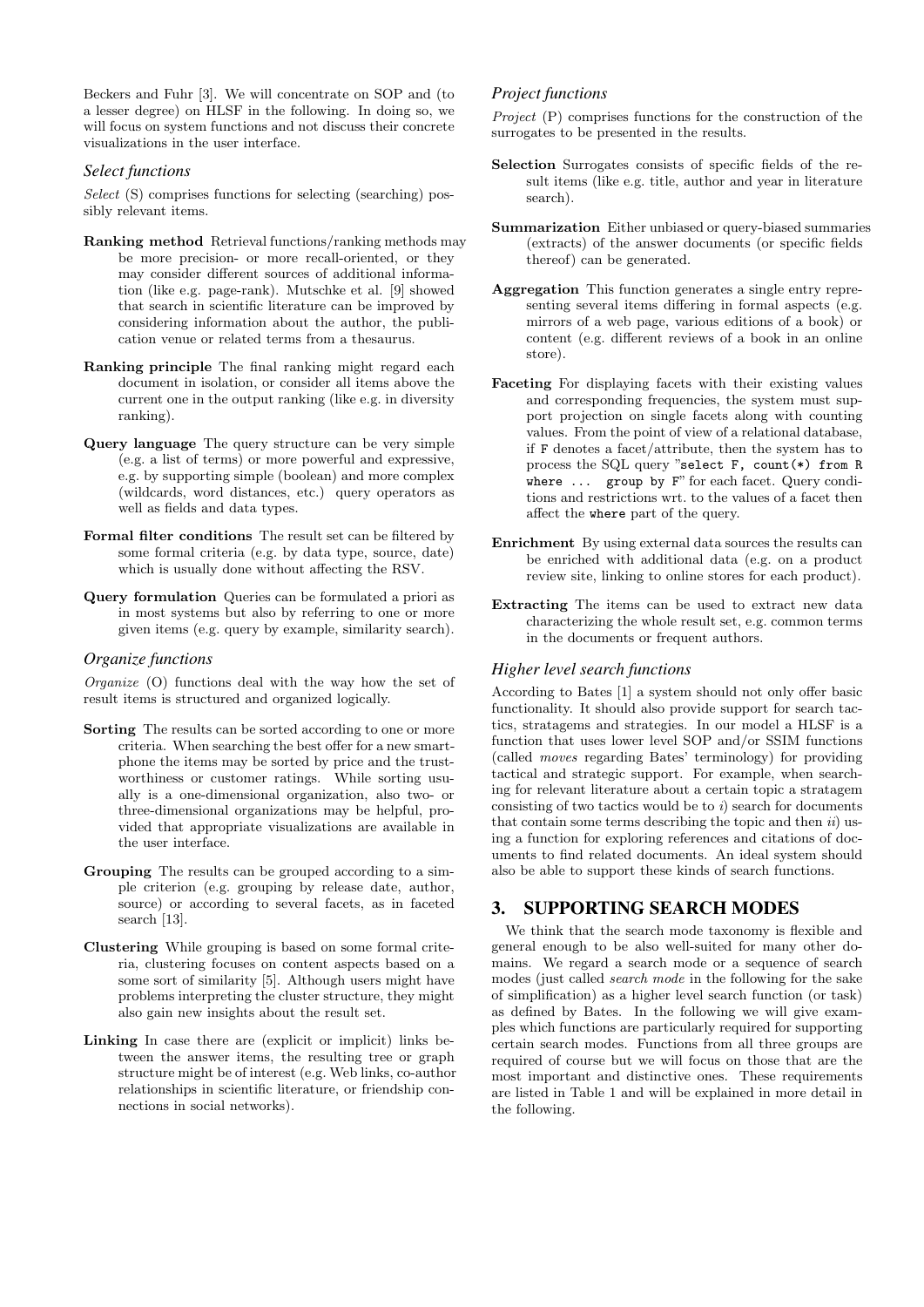|             |                | Search Functions               |                                        |           |
|-------------|----------------|--------------------------------|----------------------------------------|-----------|
|             |                | Select                         | Organize                               | Project   |
| Lookup      | Locate         | Query language, Ranking method |                                        |           |
|             | Verify         |                                |                                        | Selection |
|             | Monitor        |                                |                                        | Selection |
| Learn       | Compare        |                                | Sorting                                | Selection |
|             | Comprehend     |                                | Grouping                               | Faceting  |
|             | <b>Explore</b> | Formal filter conditions       | Grouping, Clustering                   | Faceting  |
| Investigate | Analyze        |                                | Sorting, Grouping, Clustering, Linking |           |
|             | Evaluate       |                                | Sorting                                |           |
|             | Synthesize     |                                | Join                                   |           |

Table 1: Most important and distinctive (groups of) functions for each search mode

- Lookup: Locate For supporting this search mode (often a known-item search) it is important to offer appropriate select functions that allow the specification of the known attributes. For example, when searching for a scientific publication, the user might know some words from its title as well as the publication venue—so the system must allow for searching in specific fields.
- Lookup: Verify/Monitor If the user wants to verify that an item meets some specific and objective criteria or when s/he wants to monitor an item to maintain awareness the system should be able to project on the relevant parts or attributes of the result items. For example, when finding out whether a central processing unit (CPU) is compatible with a specific mainboard chipset the system should show the compatibility information of the CPUs in the result items.
- Learn: Compare Comparing items in the results to identify similarities or differences requires the system to organize the items as a list and to offer a projection of all relevant aspects visualized in tabular form. Alternatively, the items may be organized in a multidimensional grid. For example, when comparing products, both price and performance of products are relevant criteria.
- Learn: Comprehend For supporting comprehension of result items by finding patterns and traits the system should allow the user to organise and project the results by grouping them according to one ore more facets, in order to gain a understanding of the structure of the result set. For example, a user interested in buying an solid-state drive for his/her computer first has to comprehend the possible values of the relevant attributes (e.g. storage size, host interfaces, operating system requirements, etc.) by faceting.
- Learn: Explore Faceted search supports exploration. Besides selecting a specific value of a facet as a formal filter condition, the system should offer functions for organizing the result items into different groups for each facet. For more content-oriented searches, clustering functionality may help the user in understanding the various aspects of a topic.
- Investigate: Analyze Analyzing items to identify patterns and relationships is a very complex task. Thus, the system should offer several versatile and powerful organization functions.

There are several functions that may be helpful for the user here, such as  $i)$  (multi-dimensional) sorting,  $ii)$  grouping,  $iii)$  clustering and  $iv)$  linking of the result items. Sorting result items allows the user to inspect the items by the priority of one or more sorting criteria. The HyperScatter component of the visual information seeking system MedioVis [6] would be a proper visualization and interaction technique. Especially, multidimensional sorting might help in understanding the relationship between facets (e.g. when buying a digital camera, the user might want to learn which features have a strong influence on the camera price). Functions for grouping may help the user in gaining new insights or getting an overview of the result items (see preceding search modes). Clustering the result items may be helpful for finding previously unknown similarities by creating groups of items with an unknown meaning. Additionally, a clustered result set may support the user in getting an overview of the found items easier. Functions for linking the items can produce tree or graph structures of the result set. These functions can be used for creating e.g. networks based on some kind of relationship.

- Investigate: Evaluate For judging the value of an item concerning a specific goal or purpose the system should be able to let the user organize the result items according to the important criterion, e.g. by sorting.
- Investigate: Synthesize This search mode occurs when the user is creating new objects from the found result items. We envisage that a system may support this by offering a join function similar to joins in relational databases.

The system does not have to allow the user to perform all functions that are theoretically possible. Instead, the system should perform certain functions automatically and should use suitable preadjustments and defaults (see levels of system involvement by Bates [2]). Which functions the user should interact with depends on the search modes and the domain in which the system is actually used.

## 4. IMPLICATIONS FOR THE DESIGN OF SEARCH SYSTEMS

In the previous section we provided examples which functions are required for different search modes. An ideal search system should be flexible enough to support a broad variety of search modes. Which set of functions is exactly required